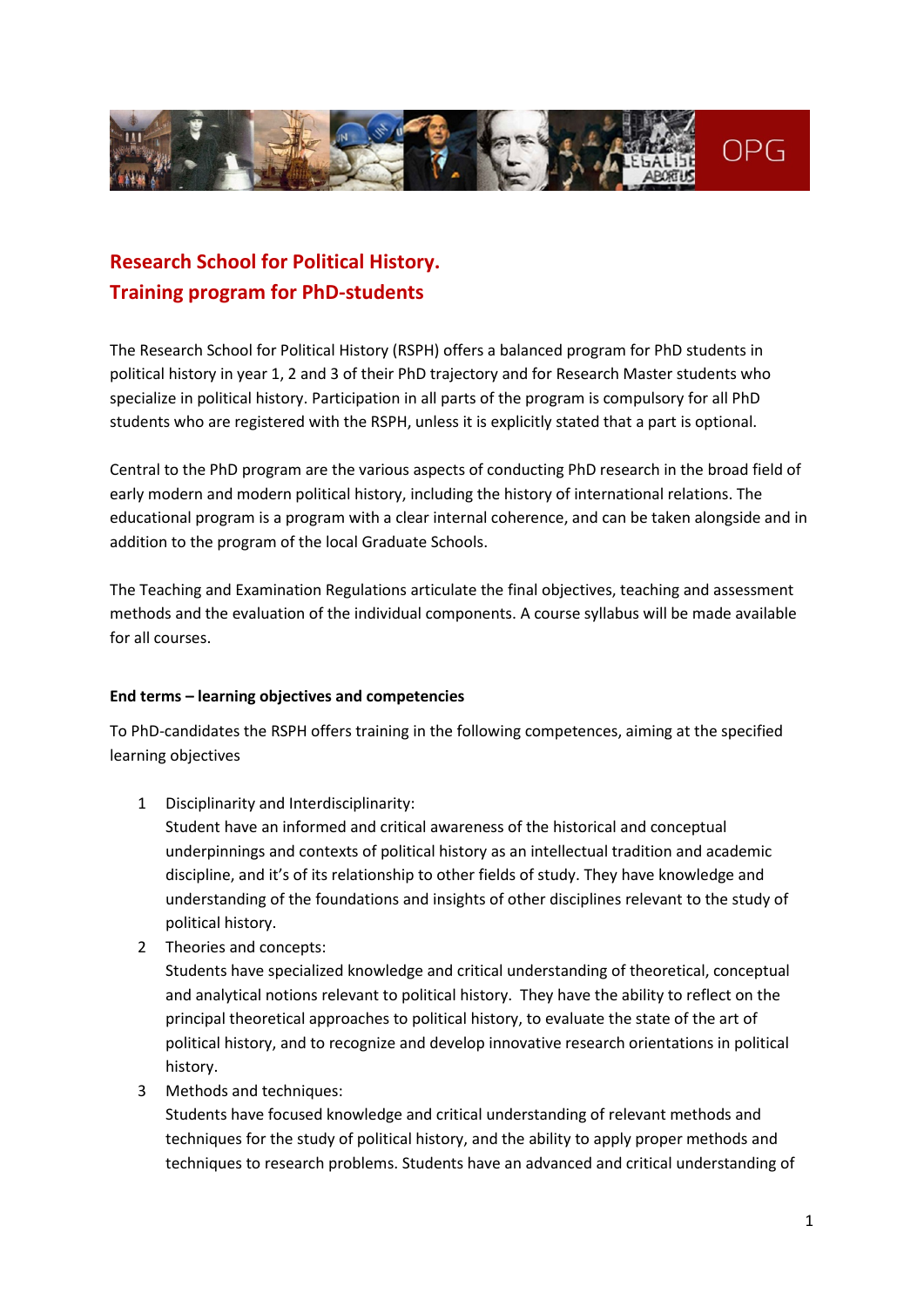sources and data for political historical research and of their associated conceptual frameworks.

4 Communication:

Students have an informed and critical awareness of the specific methods used to communicate information about one's field in scholarly / academic and public contexts. They have the ability to use and apply the proper means of communication, suited to the aims of their scholarly and public interventions.

5 Professional Development: Students have an informed and critical awareness of the concrete ways which the politicalhistorical perspective can be developed in professional situations and be of benefit to society.

## **Program**

The program is structured in accordance with the end terms and competences:

Tutorials in year 1 discuss disciplinarity and Interdisciplinarity, theories and concepts, and methods and techniques on an advanced level

Workshops in year 2 are devoted to the application of methods and techniques, disciplinarity and Interdisciplinarity, and introduce outreach and science communication

The seminars in year 3 are devoted to the individual application and assessment of disciplinarity and Interdisciplinarity, theories and concepts, and methods and techniques as well as science communication and professional development.

In addition, the OPG offers several Masterclasses per year (independently or in collaboration with Departments of History and Research Institutes) that are open to ReMA students and PhDs of all years.

Responsible for content and organisation are the Director of Studies and the Special Committees for the Tutorials, Workshops, Seminars and Master Classes, in cooperation with the local organizers of the specific parts of the program

## *Year 1: Tutorials*

Tutorials are mandatory for 1<sup>st</sup> year PhDs, and open for RMA-students. PhD-students receive dispensation if they have done a tutorial in their RMA program.

## *Course aims*

- Disciplinarity and interdisciplinarity
- Theories and concepts
- Methods and techniques

## *Organization*

Tutorials consist of a 4 hour meeting, prepared in a limited set of readings, with an open discussion based on the input and research interests of the participants. The Tutorial Committee (consisting of all teachers involved in the tutorials) proposes a specific set-up of the tutorials to the director of studies, and supervises the tutorials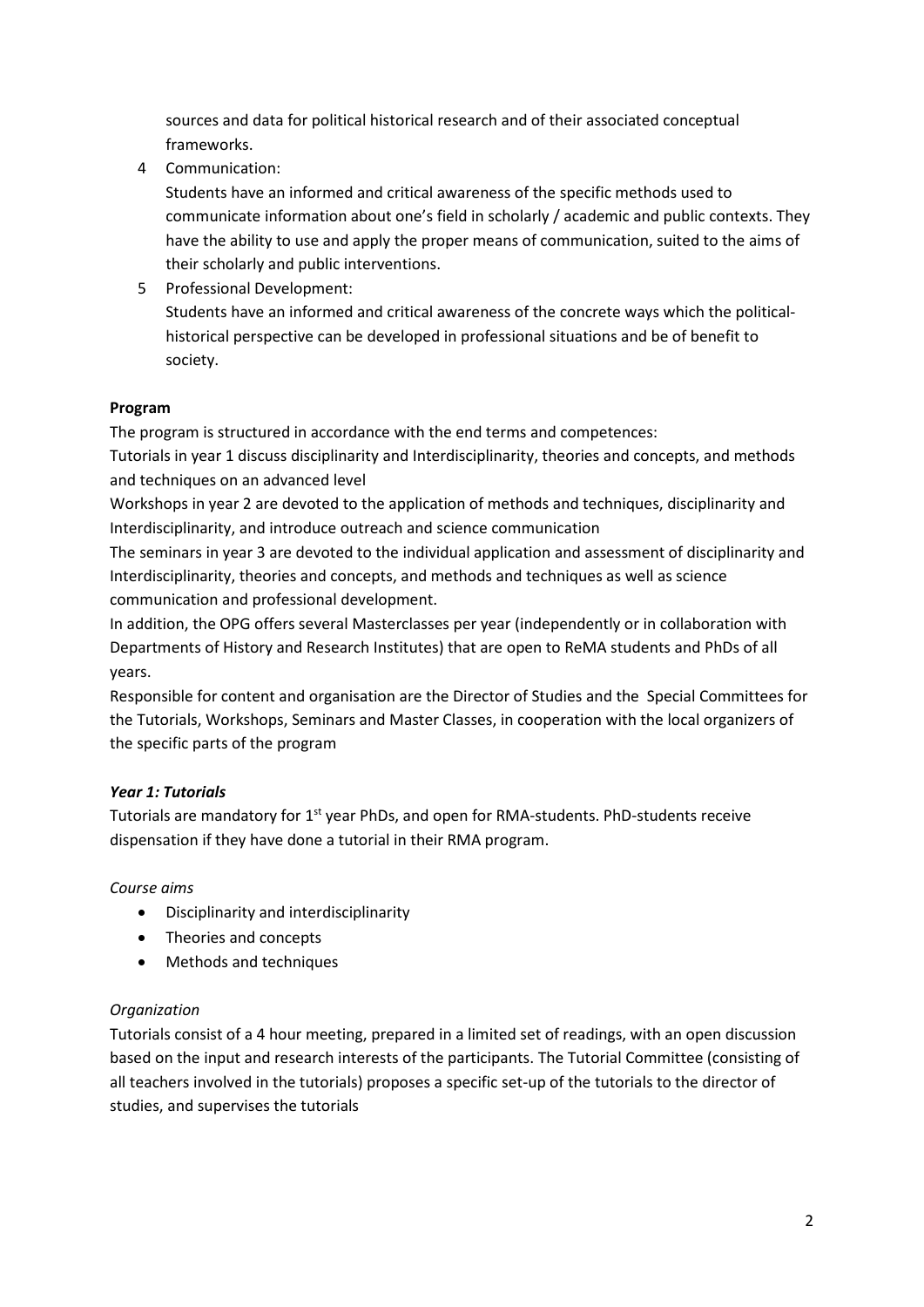*Requirements and credits:*

- Minimum (1 EC): Preparation: reading the literature and writing a preparatory paper of 750 words with main ideas, comments and question; Active participation in the discussion.
- Additional (1 EC): Writing an additional paper of 3000 words on the central topic of the tutorial, to be submitted after the meeting.
- Additional (2 EC): a publishable academic article based on three additional papers on' Crucial concepts…' and/or 'Theories…'; on 'Methods…', and on 'Themes', in which original source material is presented. The RSPH will provide supervision and advise on a suitable publication platform.

Maximum of credits to be earned in Tutorials is 10 EC.

# *Program*

- 1. Introduction to the Discipline: What is Political History? Focus: theories of politics, the political and (de)politicization; historical transformations of politics in modern European and global history
- 2. Crucial Concepts in Political History. Focus: Institutions, power, violence, authority, legitimacy, political culture, ideology, discourse, identity, participation, representation etc.
- 3. Methods and Techniques in Political History. Focus: institutional analysis, comparative historical analysis, interdisciplinarity, policy process analysis, conceptual history, discourse analysis, network analysis, prosopography, biography etc.
- 4. Primary sources in Political History. Focus: digital and archival sources, official documents, grey literature, parliamentary proceedings, pamphlets, diaries and memoirs, interviews, visual material etc.
- 5. Themes in Political History. Focus: revolution and reform; state formation; transnational politics; local and infrapolitics; movements, parties and organizations; mobilization and identity; violence, terror and repression etc.

# *Year 2 Workshops*

Workshops are mandatory for 2nd year PhDs, and open for RMA-students. PhD-students receive dispensation if they have done a workshop in their RMA program.

*Aims*

- Disciplinarity and interdisciplinarity
- Methods and techniques
- Communication
- Professional Development

# *Organization*

A workshop is a one-day meeting, focused on practical training and interactive learning, based on the input and research interest of the participants. Preparation consists of practical assignments in relation to the research project of the PhDs. Specific topics will change, according to the expertise of the teacher and requests of the PhDs. Topics for the workshops are proposed to the director of studies and supervised by the Workshop Committee.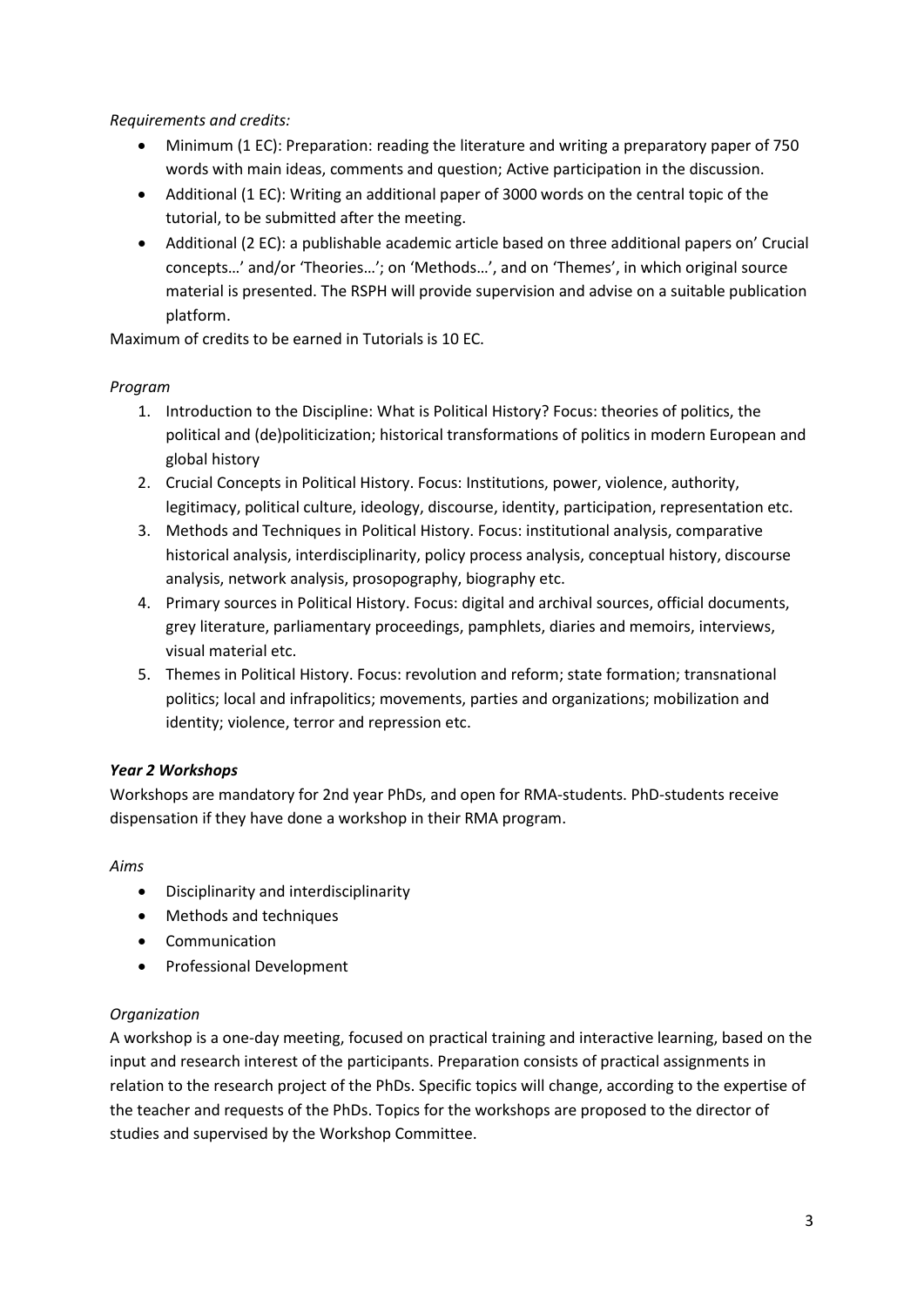#### *Requirements and credits*

• 1 EC: Preparing assignments and presentations; active participation in the discussion.

#### *Program*

- 1. Workshop Advanced Research Methods and techniques. Options: comparative history, oral history, digital humanities for political historians, etc.
- 2. Workshop Interdisciplinary Approaches. Options: Political theory and intellectual history; Political anthropology; Political and historical sociology; Political economy, etc.
- 3. Workshop Political History and Current Affairs. Options: Journalism; Activism; Policy advice etc.
- 4. Workshop Advanced Thesis Design. Focus: presentation of your research to senior political history scholars and experts in your field.

#### **Year 3: Seminars**

Active participation in, and contribution to the organisation of a seminar is mandatory for 3rd year PhDs, attendance and participation is open for all PhDs and RMA-students. PhD-students attend at least 5 seminars in the course of their program.

#### *Aims*

- Disciplinarity and interdisciplinarity
- Concepts and theories
- Methods and techniques
- Communication
- Professional Development

## *Organization*

Seminars are one-day (and if required two-days) meetings on a specific topic. The meetings consist of a variety of activities: keynote lectures, paper presentations, panels, roundtables, poster presentation, etc. Seminars can be organized on site, integrating the potential of the site into the event (e.g. an archive, exhibition). Seminars are proposed to the director of studies and supervised by the Seminar committee.

## *Requirements and credits*

- PhD-students attend at least 5 seminars in the course of their program. This participation is not rewarded with credits
- Organisation: students participate in the organisation of one of the seminars. Active participation in the organisation of a seminar is rewarded with 2 EC (3 EC for a two-day seminar).
- Contribution: students contribute to seminars by presentation of their research. This is rewarded with 1 EC.
- Report: students can write a 500 word report on a seminar, to be published on the website of the OPG. Writing a report is rewarded with 1 EC.
- Presentation of individual research on an international Association of Political History seminar or APH PhD workshop is rewarded with 3 ECTS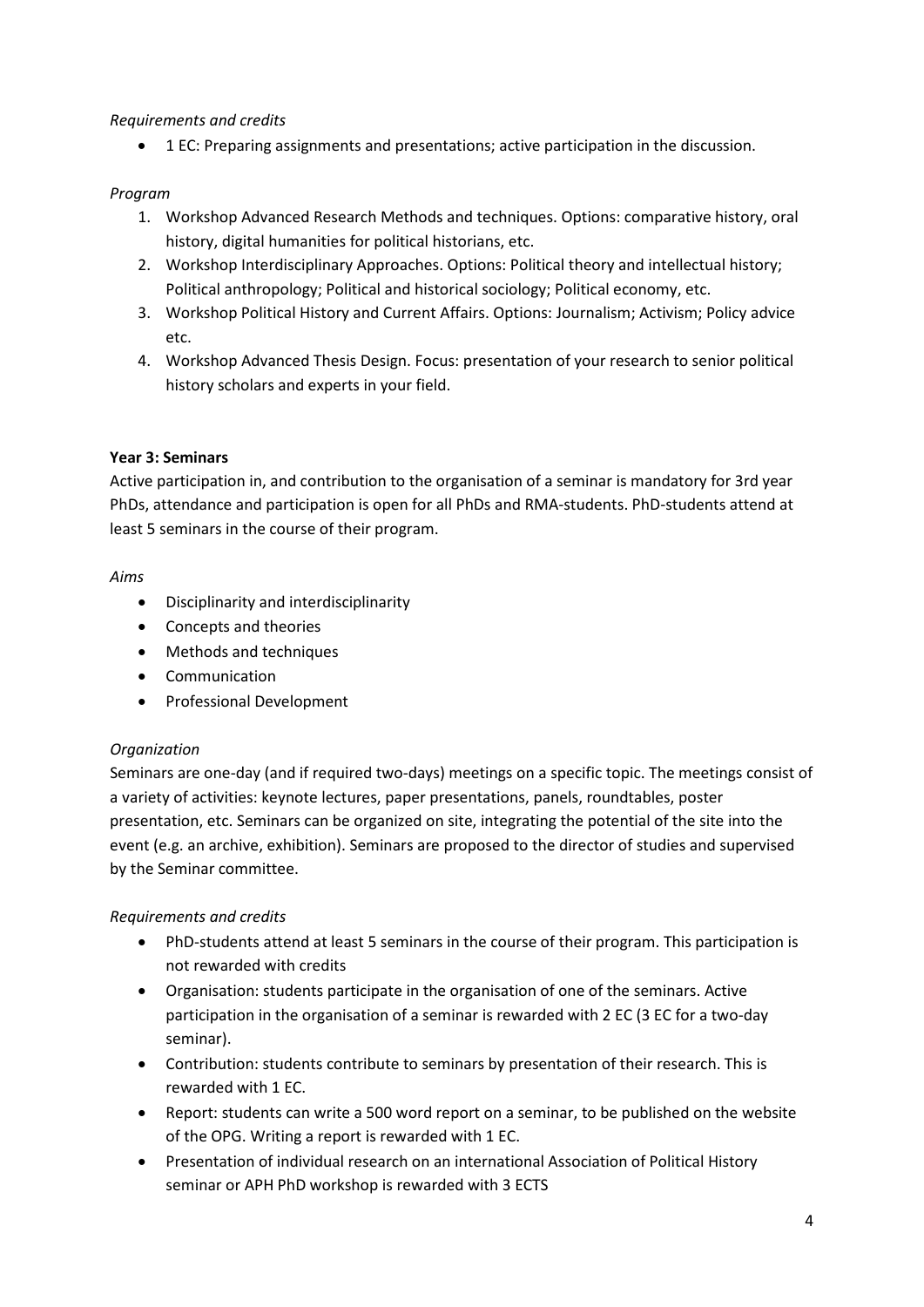## *Program*

- 1. Opening Academic Year. PhDs organize an event celebrating the opening of the academic year .
- 2. Specific topics. Senior scholars in collaboration with PhDs organize seminars, based on a shared interest in specific topics in political history.
- 3. International conference: PhD students can apply for participation in a conference or PhDworkshop of the international Association for Political History.
- 4. Seminar Science Outreach and Communication (publishing your PhD, spin-off articles, writing for a non-specialist audience)
- 5. Seminar Professional Development (knowledge utilization, CV, participating in research consortia and –networks for grant applications, other career opportunities) (also optional for 4th year PhDs)

#### **Master Classes**

The RSPH offers master classes by prominent political historians. We aim to have at least two master classes each year. Master classes are open to RMA and PhD-students, and affiliated members of the OPG; others can attend on invitation only.

#### *Aims*

- Disciplinarity and interdisciplinarity
- Concepts and theories
- Methods and techniques

#### *Organization*

Master classes consist of a meeting of 3 to 4 hours, in which the expert introduces the topic, and several PhDs and other scholars present their own research in a short position paper and a presentation. Master classes are proposed to the director of studies and supervised by the Master class committee.

#### *Requirements and grades:*

- Participation in master classes is not obligatory, yet when registered, all participants are expected to come prepared and to have read the literature.
- Participation is rewarded with 1 EC when you have prepared a position paper (1000 words) and a short presentation of your comments or questions on the theme of the master class.

#### **Credits**

At the end of the program students will receive a certificate, on which the credits obtained are specified. The amount of credits may vary with the demands of the local Graduate School of the student. In general the RSPH offers a basic certificate of 10 ECTS, a regular certificate of 20 ECTS, and an advanced certificate of 30 ECTS.

Credits may be awarded as follows: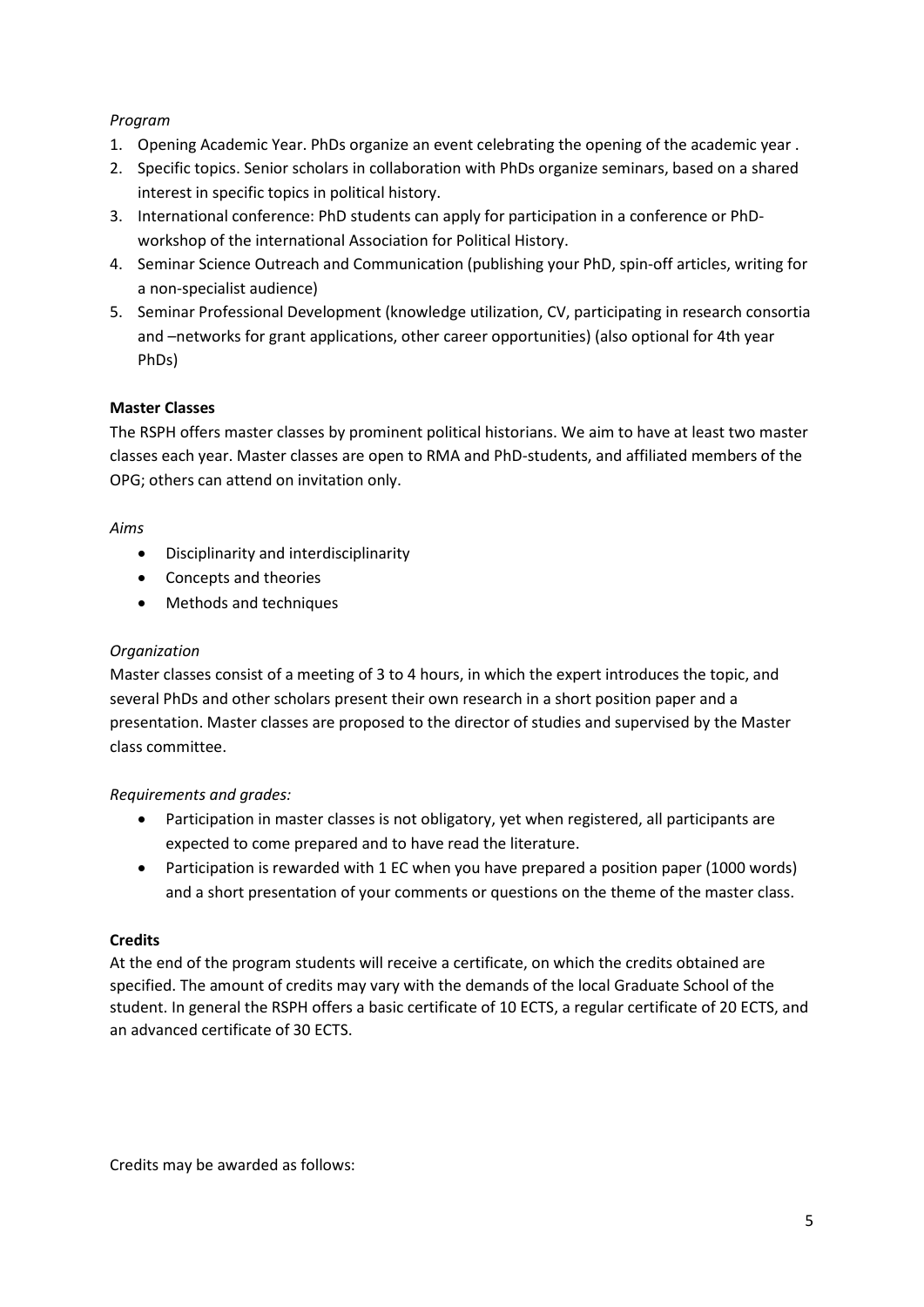# Tutorials:

Maximum of credits to be earned in Tutorials is 10 ECTS

- 1 EC: Preparation: reading the literature and writing a preparatory paper of 750 words with main ideas, comments and question; Active participation in the discussion.
- 1 EC: Writing an additional paper of 3000 words on the central topic of the tutorial, to be submitted after the meeting.
- 2 EC: a publishable academic article based on three additional papers on' Crucial concepts…' and/or 'Theories…'; on Methods…', and on 'Themes', in which original source material is presented.

# Workshops:

Minimum of credits to be earned at the 'regular' or 'advanced' level: 4 ECTS, there is no maximum amount of credits to be earned

• 1 EC: Preparing assignments and presentations for a workshop; active participation in the discussion.

## **Seminars**

Minimum of credits to be earned at the 'regular' or 'advanced' level: 4 ECTS, there is no maximum amount of credits to be earned

- 2 or 3 EC: Active participation in the organisation of a seminar: 2 EC for a one-day seminar, 3 EC for a two-day seminar.
- 1 EC: presentation of individual research
- 1 EC: writing a 500 word report on a seminar, to be published on the website of the OPG.
- 3 ECTS: Presentation of individual research on an international APH seminar or APH PhD workshop

## Master class

• 1 EC: writing a position paper (1000 words) and a short presentation of your comments or questions on the theme of the master class